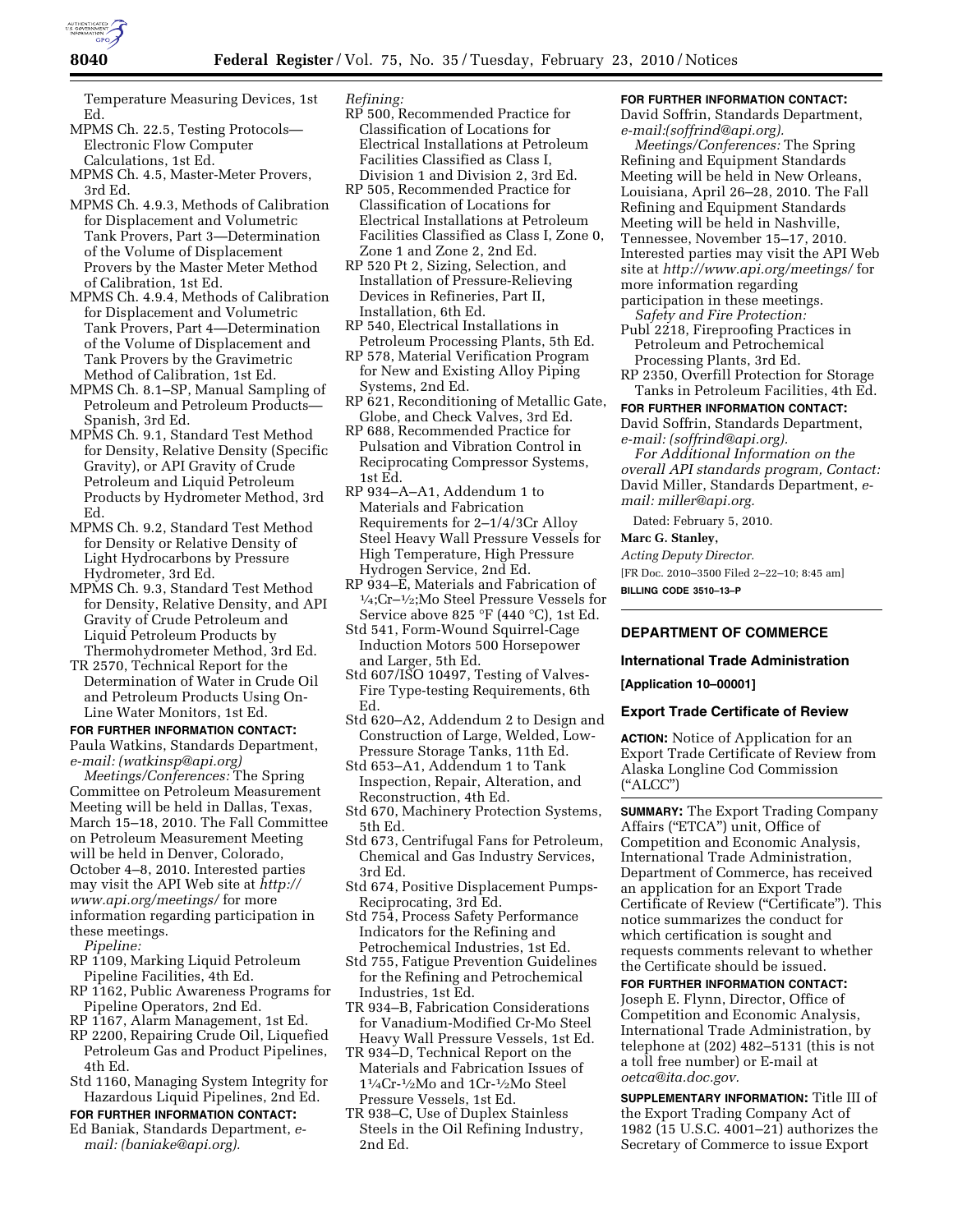Trade Certificates of Review. An Export Trade Certificate of Review protects the holder and the members identified in the Certificate from State and Federal government antitrust actions and from private, treble damage antitrust actions for the export conduct specified in the Certificate and carried out in compliance with its terms and conditions. Section 302(b)(1) of the Export Trading Company Act of 1982 and 15 CFR 325.6(a) require the Secretary to publish a notice in the **Federal Register**, identifying the applicant and summarizing its proposed export conduct.

# *Request for Public Comments*

Interested parties may submit written comments relevant to the determination whether a Certificate should be issued. If the comments include any privileged or confidential business information, it must be clearly marked and a nonconfidential version of the comments (identified as such) should be included. Any comments not marked "privileged" or "confidential business information'' will be deemed to be nonconfidential. An original and five (5) copies, plus two (2) copies of the nonconfidential version, should be submitted no later than 20 days after the date of this notice to: Export Trading Company Affairs, International Trade Administration, U.S. Department of Commerce, Room 7021X, Washington, DC 20230, or transmitted by E-mail at *oetca@ita.doc.gov.* Information submitted by any person is exempt from disclosure under the Freedom of Information Act (5 U.S.C. 552). However, nonconfidential versions of the comments will be made available to the applicant if necessary for determining whether or not to issue the Certificate. Comments should refer to this application as ''Export Trade Certificate of Review, application number 10–00001.'' A summary of the application follows.

# *Summary of the Application*

*Applicant:* Alaska Longline Cod Commission (''ALCC'') c/o Mundt MacGregor L.L.P., 271 Wyatt Way NE., Suite 106, Bainbridge Island, Washington 98110, Contact: Duncan R. McIntosh, Attorney, Telephone: (206) 624–5950.

*Application No.:* 10–00001.

*Date Deemed Submitted:* February 2, 2010.

*Members (in addition to applicant*): ALCC members include the following entities: Alaskan Leader Fisheries, Inc., Lynden, Washington; Alaskan Leader Seafoods LLC, Lynden, Washington; Gulf Mist, Inc., Everett, Washington;

Deep Sea Fisheries, Inc., Everett, Washington; Aleutian Spray Fisheries, Inc., Seattle, Washington; Pathfinder Fisheries LLC, Seattle, Washington; Liberator Fisheries, LLC, Seattle, Washington; Siberian Sea Fisheries, LLC, Seattle, Washington; Akulurak LLC, Seattle, Washington; Romanzoff Fishing Company, Seattle, Washington; Beauty Bay Washington, LLC, Seattle, Washington; Tatoosh Seafoods LLC, Seattle, Washington; Blue North Fisheries, Inc, Seattle, Washington; Blue North Trading Company, LLC, Seattle, Washington; Clipper Group, Ltd, Seattle, Washington; Clipper Seafoods, Ltd., Seattle, Washington; Bering Select Seafoods Company, Seattle, Washington; Glacier Bay Fisheries LLC, Seattle, Washington; Glacier Fish Company LLC, Seattle, Washington; and Shelfords' Boat, Ltd., Mill Creek, Washington.

ALCC seeks a Certificate of Review to engage in the Export Trade Activities and Methods of Operation described below in the following Export Trade and Export Markets:

### **Export Trade**

#### *Products*

ALCC plans to export frozen at-sea, headed and gutted, Alaska cod (Gadus macrocephalus), also known as Pacific cod. Headed and gutted means the head and viscera are removed prior to freezing. Frozen-at-sea means that the export product is frozen on the catcherprocessor vessel while at-sea immediately after being headed and gutted.

#### **Export Markets**

The export markets include all parts of the world except the United States (the fifty states of the United States, the District of Columbia, the Commonwealth of Puerto Rico, the Virgin Islands, American Samoa, Guam, the Commonwealth of the Northern Mariana Islands, and the Trust Territory of the Pacific Islands).

# **Export Trade Activities and Methods of Operation**

ALCC and its members seek certification for the following activities and exchanges of information:

1. Each member will from time to time independently determine in its sole discretion (i) the quantity of export product that it makes available for sale in export markets, and (ii) whether any portion of such quantity will be sold independently by it, be sold in cooperation with some or all of the other members, or be made available to ALCC for sale in export markets. ALCC

may not require any member to export any minimum quantity of export product.

2. ALCC and/or its members may enter into agreements to act in certain countries or markets as the members' exclusive or non-exclusive export intermediary(ies) for the quantity of export product dedicated by each member for sale by ALCC or any member(s) in that country or market. In any such agreement (i) ALCC or the member(s) acting as the exclusive export intermediary may agree not to represent any other supplier of export product with respect to one or more export market(s), and (ii) members may agree that they will export the quantity of export product dedicated for sale in such export markets only through ALCC or the member(s) acting as an exclusive export intermediary, and that they will not export the export product otherwise, either directly or through any other export intermediary.

3. ALCC and/or one or more of its members may engage in joint bidding or selling arrangements for export markets and allocate sales resulting from such arrangements among the members.

4. The members may refuse to deal with export intermediaries other than ALCC and its members.

5. ALCC may, for itself and on behalf of its members, by agreement with its members or its members' distributors or agents, or on the basis of its own determination:

a. Establish the prices at which export product will be sold in export markets;

b. Establish standard terms of sale of export product;

c. Establish standard quality grades for export product;

d. Establish target prices for sales of export product by its members in export markets, with each member remaining free to deviate from such target prices in its sole discretion;

e. Subject to the limitations set forth in paragraph 1, above, establish the quantity of export product to be sold in export markets;

f. Allocate among the members export markets or customers in the export markets;

g. Refuse to quote prices for, or to market or sell, export product in export markets; and

h. Engage in joint promotional activities aimed at developing existing or new export markets, such as advertising and trade shows.

6. ALCC may, for itself and on behalf of its members, contact non-member suppliers of export product to elicit information relating to price, volume delivery schedules, terms of sale, and other matters relating to such suppliers'